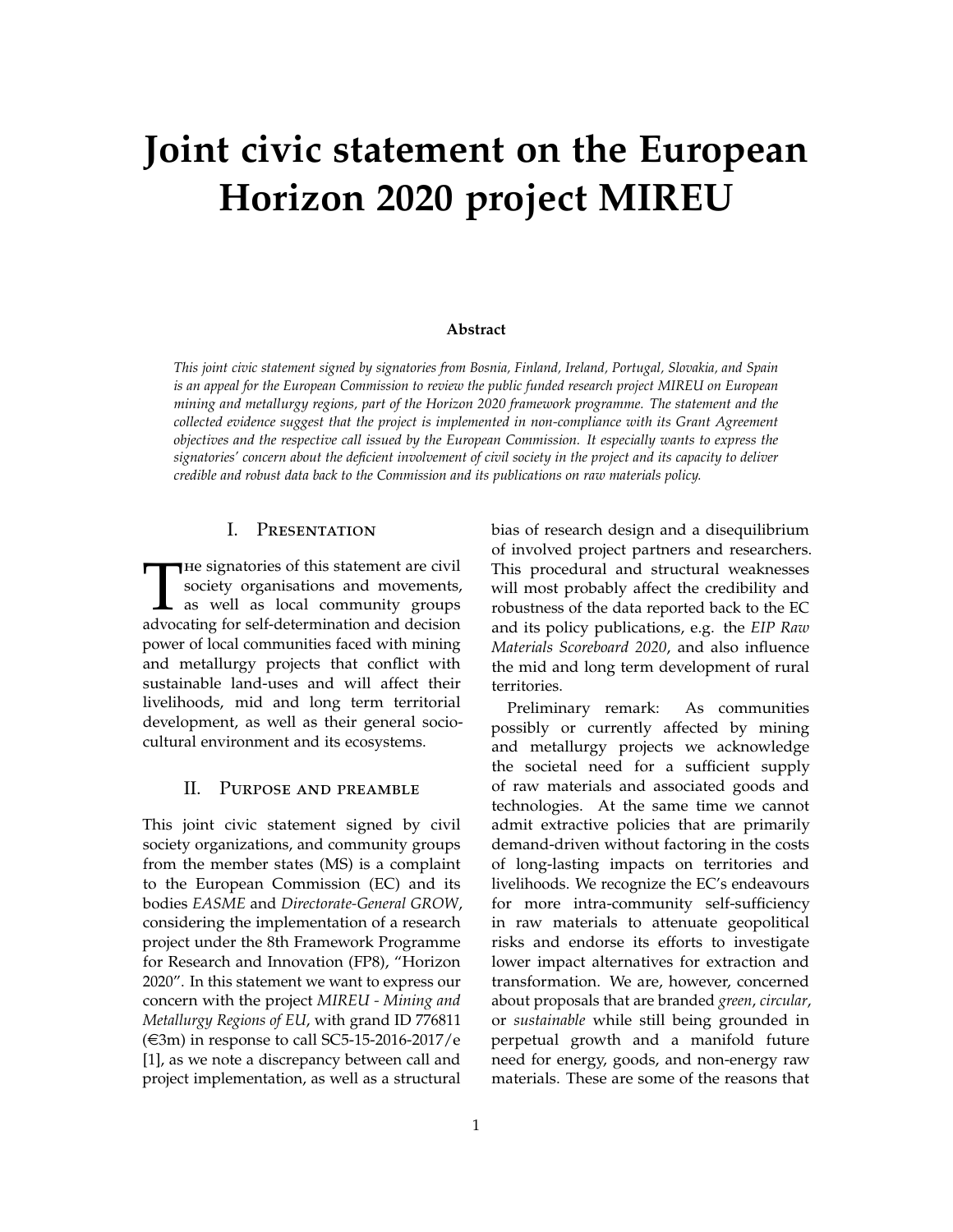make us advocate for the self-determination and decision power of local communities faced with mining and metallurgy projects, based on the principle of free, prior, and informed consent.

In the following we will present the observed circumstances that led to this statement.

# III. Objectives versus implementation

EC FP8 call SC5-15-2016-2017 for an "EU network of mining and metallurgy regions" consists of ten criteria that should be addressed by the action. The call's specifications are reflected by the objectives of the project responding to the call [\[2\]](#page-7-1). Among them, the definition of a European approach to Social License to Operate (SLO) with the development of a respective *Toolbox* and *Guidelines*. While the EC call highlights the "mobilisation of civil society organisations and local communities" and SLO objectives claim "an open dialogue and transparent process that includes all actors potentially or currently affected by mining and metallurgy operations", WP4 of MIREU, in charge of the data collection and elaboration of the deliverables, so far failed the required mobilisation. The project partners discussing the SLO definition and involved in the elaboration of the Guidelines consist mainly of governmental bodies (e.g. geological surveys and regional authorities), consultants to the industry and its representational entities, as well as national academia, mostly with focus on engineering, mining, and on Earth Sciences.

Due to this configuration, the European SLO definition originally proposed within WP4 and already disseminated to the public in a video on SLO, highlighting the importance of the *decision-making power of local communities* [\[3\]](#page-7-2), was strategically weakened by the intervention of single participants. First, through the request of the Geological Survey of Finland (GTK), explicitly concerned with government and industry interests [\[4\]](#page-7-3). And later in the process by a request of a representative of Roxgold Inc., sustaining her request in

personal viewpoints of a "brouhaha around exploration drilling for shale gas" and a premature reasoning of "people just didn't understand it" when particular conflicts could not be resolved through company interventions [\[5\]](#page-7-4).

# i. Public consultation

The situational framing of the last contribution is particularly relevant. From May 7th to June 5th 2020, "MIREU stakeholders and partners" were invited to give their feedback to the provisional "European SLO Guidelines Draft" (Deliverable 4.3) of the project [\[6\]](#page-7-5). From June 10th 2020 on, five days after the closure of the internal draft review period, actors internal and external to MIREU issued their opinions and change requests. Quite a lot of contributions to the SLO Guidelines Draft were distributed under the subject "public consultation", some being partners of MIREU and members of its undisclosed *Advisory Board* (e.g. Euromines). Later on, also WP4 lead Pamela Lesser confirmed the status of the exchange as public consultation [\[7\]](#page-7-6). Besides the weakening of the reference to local communities' control power in the document, also the annihilation of any statements that point to a refinement of current legislation and monitoring to regain public acceptance was frequently requested.

The signatories of this statement want to stress that no proper public consultation of the SLO Guidelines was performed in the process and that the results of the internal review process, as described above and predominantly informed by positions of mining and metallurgy industry actors and their consultants, do not represent the communities' positions. Also, the consideration of community perspectives in the SLO Guidelines draft does no longer correspond to the public communication of the project (e.g. video on "European SLO").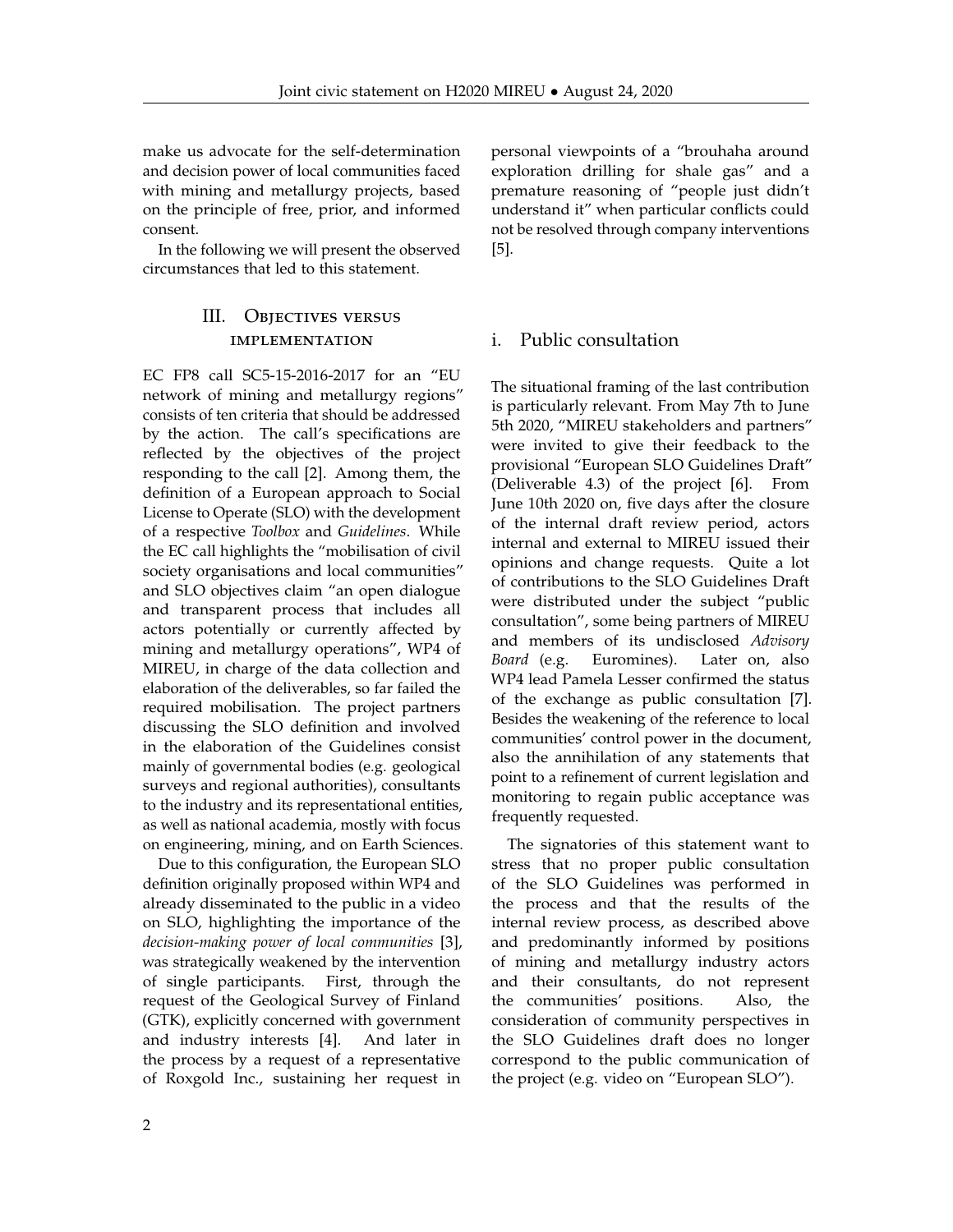#### ii. Research in absentia

Taking into account civil society's and local communities' positions is an integral part of the EC call's requirements. However, this approach is absent in the data collection of the 'mining and metallurgy conflict case studies' to be integrated into the SLO Toolbox delivery. Not only does the data collection lack a consistent research design and implementation, but also the studies so far elaborated within and presented to WP4 were exclusively prepared by geologists, engineers, and other personnel without proper academic qualification to perform community fieldwork. In particular, most of them were elaborated in absence of the populations in question, at least in Finland, Poland, Portugal, Slovakia, Spain, and the UK. In many cases, this configuration led to a loss of trust among local civil society organisations, as the sample testimonies in *Annex I* confirm. Understanding mining and metallurgy disputes and their complex dynamics within the inter-cultural context of the projects regions would have required firsthand and eventually longer-term qualitative research, taking into account the perspectives of communities and NGOs.

It is evident that the employed approach stands in contrast to the "objective of the SLO work in MIREU [...] to improve transparency and communication, with the ultimate aim of building trust." In the case of Portugal, also analysed conflicts were arbitrarily selected. An analysis of the ongoing and precedent mining conflict, the lithium development project of *Mina do Barroso*, is missing in the generated data set. The data was collected solely through a press and social media review  $[8-10].$  $[8-10].$  $[8-10].$  $[8-10].$ <sup>1</sup> In general, a robust and standardised socio-historic framing of each case study and the cultural context of the analysed mining conflicts is lacking. Also, per date of this

statement, case studies focussed solely on mining while a lookout on metallurgy is not provided, even for examined regions with longterm metallurgy conflicts, like Bosnia.

In Finland, reference cases for the SLO Toolbox development have not been discussed in depth to expose eventual weaknesses of existing frameworks. The signatories want to express their doubts on the *Finnish Network for Sustainable Mining*'s capabilities to establish a "common platform on which all stakeholders were meant to come together" and the effectiveness of the proposed self-regulation [\[11,](#page-7-9) p. 46]. For example, the Network lacks solid protocols that would oblige corporations to rectify documented misconduct. This procedure enables Dragon Mining Ltd to enjoy uncontested Network membership despite a track-record of environmental non-compliance in both *Orivesi* and *Kaapelinkulma* mines.[2](#page-2-1) Thereby, the projects are rejected by the host communities, most of which lack knowledge of the Network.

Also, MIREU WP4 *Dispute/Conflict Mapping Finland* resorts to generalising terminology of designating any disputing societal actors as 'anti-mining movements' or assuming their affiliation with an 'anti-mining scene'. The gathered data is mainly based on a press review and undocumented personal experience and not backed up by fieldwork data [\[15\]](#page-7-10).

Besides this, the case study author has a track record in taking the approach to the object of study without personal distance, as for example in attributing civic activism to family genetics [\[16\]](#page-7-11). Prior work defines grassroots initiatives and NGOs in Finland as "yuppieactivists" with "nationalistic-populistic [sic!] rhetoric" and diagnoses "a pseudo-patriotic discourse as demagogic appeal for emotions" [\[17\]](#page-7-12). Frequently, criticism and resistance are not further investigated but attributed to a

<span id="page-2-0"></span><sup>&</sup>lt;sup>1</sup> Inaccuracies of the reports include the assumption of an ongoing EIA process for the Romano mine of Lusorecursos which is, per date of this statement, not the case. In general, the report lacks a proper revision of wording, personal distance (e.g. "beautiful minerals"), and referencing of sources.

<span id="page-2-1"></span><sup>2</sup> In 2018, the regional environmental authority *ELY-Centre* found an illegal waste dump in the Orivesi mine which resulted in a police investigation still in progress. [\[12,](#page-7-13) [13\]](#page-7-14) Despite the dumping being a long-term operation, Dragon Mining's reports, also to the Network, between 2014 and 2018 do not mention this information. [\[14\]](#page-7-15)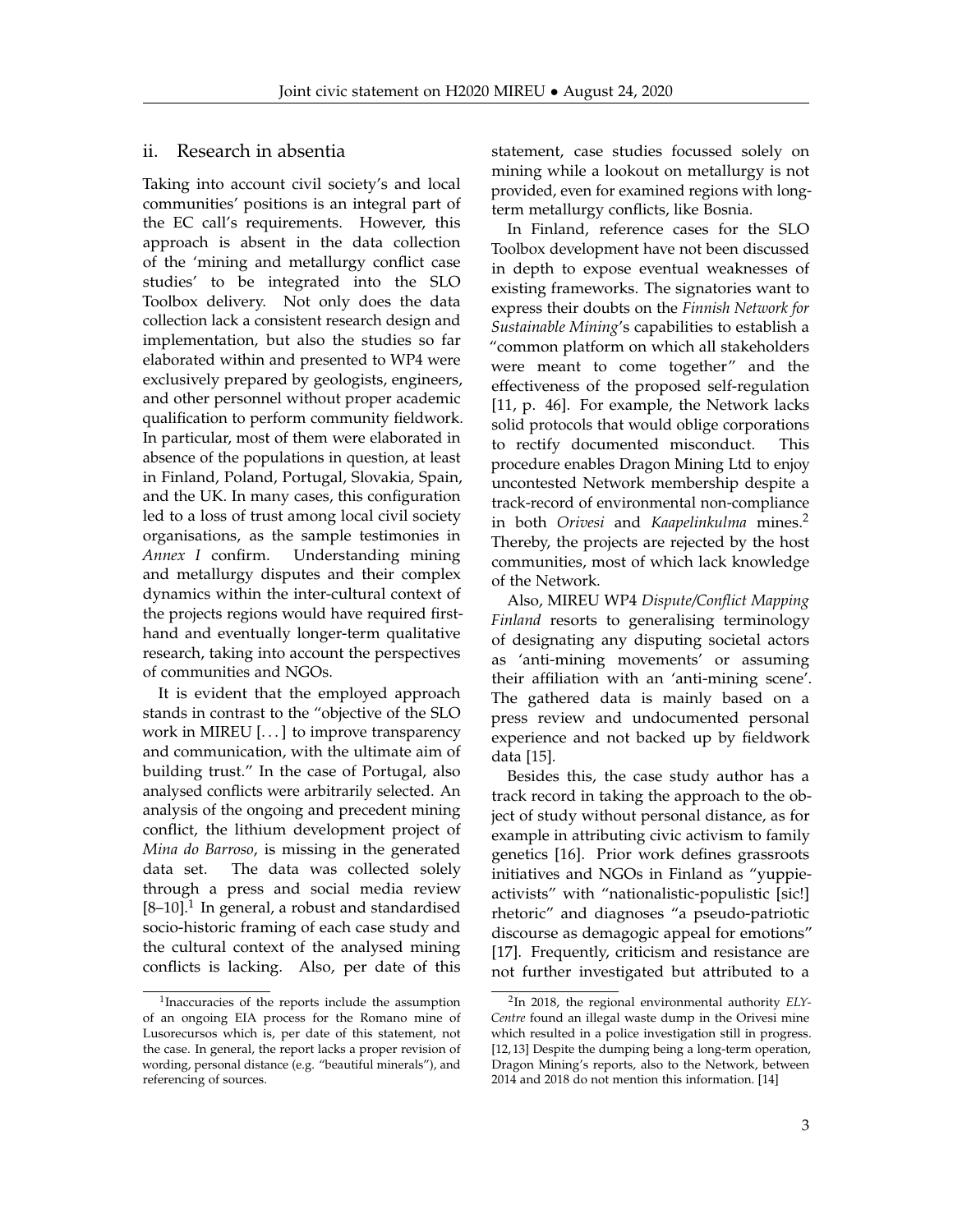general "lack of public awareness of geology and mining" or a "NIMBY attitude", while openly admitting that "many geologists have a negative attitude towards environmental activists" [\[17\]](#page-7-12).

The above contribution has a certain relevance as it does not only constitute a particular case, but reveals a systematic bias: The  $\text{NIMBY}^3$  $\text{NIMBY}^3$  'concept', 'theory', 'attitude', 'phenomenon', or 'syndrome' is frequently referred to, both within the project publications and in earlier work by MIREU's contributors [\[18](#page-8-0)[–25\]](#page-8-1). As e.g. Borell & Westermark have shown in their 2018 literature review, the signatories want to stress that the term never constituted a theory and that they do not consider it a feasible denomination for contemporary social scientific contributions [\[26\]](#page-8-2). First and foremost due to the the acronym being used as a "catchall term to label the opposition", implying that "citizens have illegitimate or irrational selfish (or narrow) reasons" for opposing projects [\[27\]](#page-8-3). Thus, it serves merely as an indicator for the lack of data and a need for more qualitative research, compromising mutual trust between communities and researchers when scholarly publications and reports to the EC still resort to the terminology. Instead of broadening and deepening the understanding of oppositional positions in the MS, and also as a result of research conducted in absentia, civic positions are misrepresented and questions of corporate responsibility omitted. E.g., the MIREU report on Finland does not incorporate data on civic initiatives, such as complaints to public authorities [\[28\]](#page-8-4).

In sum, the terminological vagueness and the procedures exemplified for the case studies on Finland and Portugal suggest serious quality issues concerning the gathered data, both considering the overall scientific quality, but also, and especially in the former case, eligibility of the assigned authorship.

As a result of the inappropriate execution of the call objectives on a holistic mobilisation, the signatories fear that not only the Guidelines

but also the resulting Toolbox data may lack sufficient depth of analysis and granularity considering the complexity and overall quality of conflicts around existing or future mining and metallurgy projects.

# iii. Multidisciplinary approach

Further EC call requirements to the project include involving in particular experts in relevant social sciences and humanities to guarantee a multidisciplinary approach and a robust understanding of mining and metallurgy SLO in the cultural contexts of the MS regions. Contrary to the call expectations, there is only one social sciences or humanities faculty among the 28 partners of the MIREU project, the Arctic Centre of the University of Lapland, outnumbered by technical faculties and mining schools.

To our knowledge, the Arctic Centre did not contribute any case studies to the SLO Toolbox. The only conflict case study to date steered by a social scientist and contributed to SLO WP4 of MIREU by another H2020 project does not align well with the focus of MIREU as it is restricted to small-scale mining without considering existing conflicts around large-scale mining and metallurgy in Bosnia.

The signatories do not consider these limited contributions a *particular involvement of social sciences and humanities* as per EC call definition. Besides that, authors involved in the editorial work of the Guidelines may be prone to conflict of interest, either through secondary employment and research being sponsored by the industry, or by directly participating in raw materials consultancy and trade.<sup>[4](#page-3-1)</sup>

<span id="page-3-0"></span><sup>3</sup>Acronym for 'not in my backyard'.

<span id="page-3-1"></span><sup>4</sup>Gregory Poelzer holds a research position with *Hjalmar Lundbohm Research Centre* at Luleå University of Technology, fully sponsored by the Swedish mining company *LKAB*; Michael Tost runs the sustainability consultancy *Mango Impact e.U.*; Günter Tiess, CEO of *MINPOL GmbH*, is the director of the minerals business *Mineralienvielfalt GmbH*, selling gemstones and 'healing' crystals.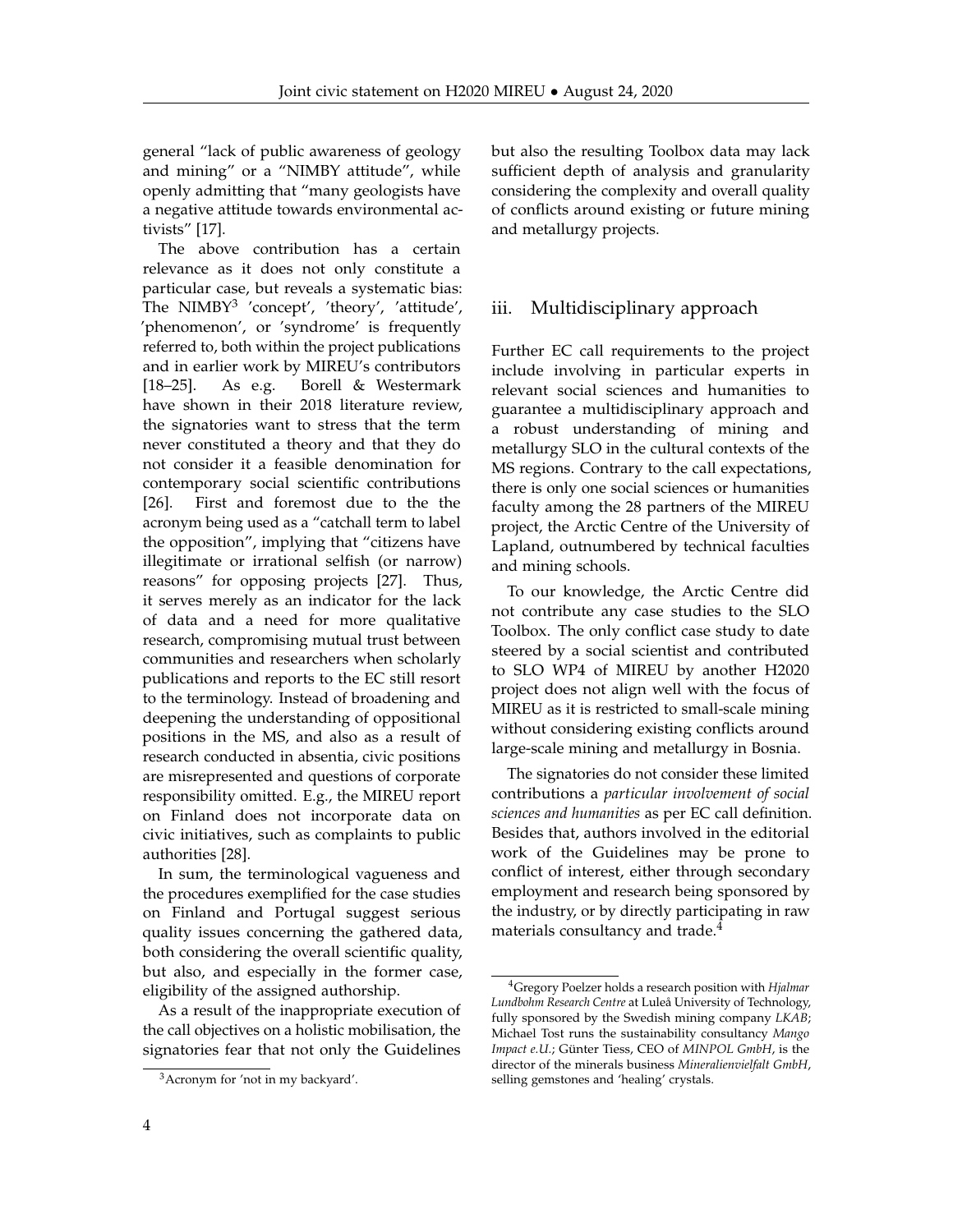#### iv. Involvement of civil society

The EC FP8 call of the project also specifies the involvement of civil society. The only tool of MIREU with the potential of substantial public participation, the web-based *MIREU Survey on the Perception of Mining in Europe*, running during two months in October and November 2019, presents considerable design, deployment, and evaluation flaws. Among them, the lack of proper translations of the survey into the languages of the involved MS which were only added for the last three weeks of the survey.[5](#page-4-0)

Also, the employed sampling method of referral sampling, initiated through MIREU's consortium network, and thus prone to community bias, cannot be considered representational. Standard mitigation measures like diverse initial informants were not employed. Quite the contrary, internal statements note the non-representative nature of the survey, with considerable sub-sets generated in mining school classes and in *Raw Materials Week* context.<sup>[6](#page-4-1)</sup> Moreover, the generated data set of 278 responses can be considered insufficient for any robust quantitative evaluation.

Another approach to involve civil society in the project was the proposal of "street journalism" at Fridays for Futures (FFF) events, put into practice by the German MIREU partner *Geokompetenzzentrum Freiberg* (GKZ) and also supported by the project partner GTK from Finland. The concept was based on interviews conducted by previously instructed GKZ family members and friends in order "see if they [FFF participants] understand the links between climate change and mining." [\[29,](#page-8-5)[30\]](#page-8-6) The approach suffers from considerable confirmation bias, as informants are considered merely means to the end of verifying a pre-existing supposition. Moreover, the unidirectional and undisclosed approach of civil society involvement suffers not only from a lack of transparency, but may very well be considered illicit within the FP8 ethics rules and codes of conduct, especially when considering an assumable involvement of minors.

#### v. Implementation resumé

Considering the above observations, the signatories consider the involvement of civil society in the project, apart from inter-H2020 clustering sessions and stakeholder workshops solely attended by expert public, insufficient, inappropriate, and partially illicit.

#### IV. Evaluation and position

We acknowledge that the EC call, apart from its objective of strengthening EU's mining regions, highlights an important observation: namely, that there is an attempt to improve social acceptance of mining and metallurgy in Europe. However, we consider these improvements impossible without profound reforms, both on legislative and operative levels, which also guarantee transparency and the right to self-determination of communities. Although research projects and, as required by this particular call, the focus on social sciences can be important tools for initiating this reformulation, the already existing fragility of society-academic relations should not be jeopardised through research approaches that may result in deficient data and a reduced social acceptance of research.

For example, the signatory movements reject both the terms *stakeholder* and *SLO* as pejorative denominations born within a context of socio-political risk management of industrial enterprises [\[31\]](#page-8-7). Considering the former, we prefer *the concerned public* as a neutral designation per Aarhus Convention and also *host communities* or *affected communities*, on a local level, as both maintain the diverging nature of extractive-industrial proposals of usually limited duration and any group

<span id="page-4-0"></span><sup>&</sup>lt;sup>5</sup>For the most part, the survey was accessible in English only and with technical terminology that further reduced accessibility.

<span id="page-4-1"></span><sup>6</sup>As a discussion on September 16th 2019 confirms, WP4 was not only aware of MS language restrictions, but also of both ethical and sampling issues. The ethics committee at University of Exeter rejected the survey.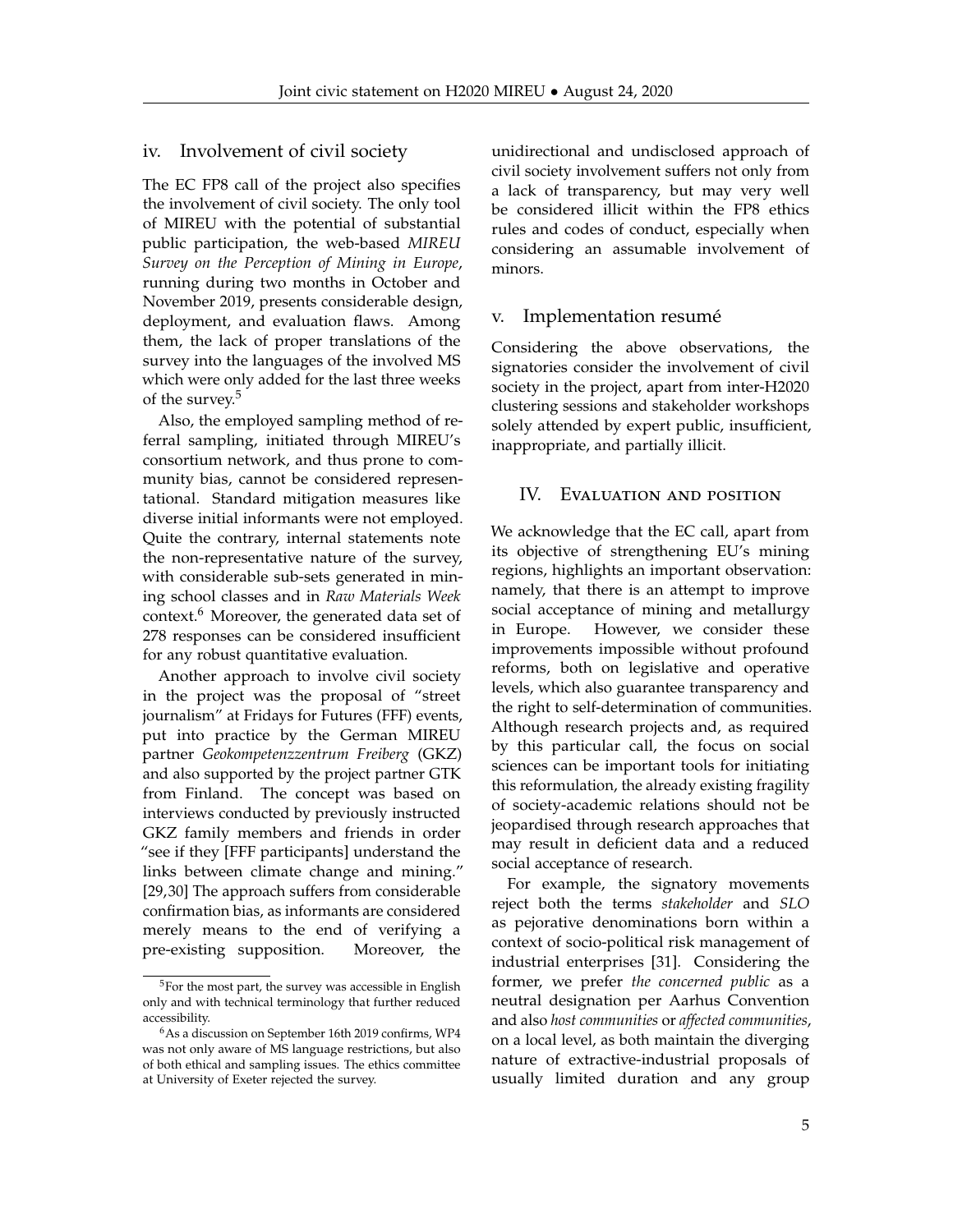of residents with intergenerational longterm interests in the same territory. We therefore appeal to the EC to secure a neutral and case-related research on regional development that shall not pursue for-profit goals in a biased manner. Neither should it adopt its nomenclature and procedures (e.g. *NIMBYism*, *SLO*, *stakeholder screenings* or *community profiling*) without proper reflection and mitigation measures of transparent public consultation and involvement. We furthermore defend the right to comprehensively informed self-determination and decision power of local communities, confronted with the implementation of mining and metallurgy projects. This is especially important in the case of rural regions of the peripheral member states, as their potential shall not be reduced to demographics and the monetary value of renewable and non-renewable natural resources.

Considering the above observations the signatories of this statement ask the European Commission and its responsible bodies, EASME and DG GROW, to audit the implementation of MIREU, since they have serious doubts that the project will meet its promises to deliver a new, working SLO model for European regions. If they come to the conclusion that the project, in its entirety or partially, does not meet the requirements of the call proposal or does not live up to its self-proclaimed standards of a positive social impact of research, the signatories would also ask the EC to query the establishment of a subsequent and permanent *Council of Mining and Metallurgy Regions of Europe* (CoMMER), in the currently proposed configuration.

Europe, August 24, 2020

#### The signatories

**Associação Guardiões da Serra da Estrela** *Fundão* Portugal

**Associação Montalegre Com Vida** *Montalegre* PORTUGAL

| Associação Unidos em Defesa de Covas do                                                 |                               |                 |  |
|-----------------------------------------------------------------------------------------|-------------------------------|-----------------|--|
| <b>Barroso</b><br><b>Boticas</b>                                                        |                               | PORTUGAL        |  |
| <b>Brečtan</b><br>Nové Mesto nad Váhom                                                  |                               | Slovakia        |  |
| Chceme zdravú krajinu<br>Hlohovec, Piešťany & Trnava                                    |                               | <b>SLOVAKIA</b> |  |
| Corema - Associação de Defesa do                                                        |                               |                 |  |
| Património<br>Caminha                                                                   |                               | PORTUGAL        |  |
| Ecologistas en Acción<br>Madrid                                                         |                               | Spain           |  |
| Eko Forum Zenica<br>Zenica                                                              | <b>BOSNIA AND HERZEGOVINA</b> |                 |  |
| Em Defesa da Serra da Peneda e do Soajo<br>Arcos de Valdevez, Melgaço & Monção PORTUGAL |                               |                 |  |
| Fundação Montescola<br>Lousame                                                          |                               | Spain           |  |
| <b>Greencastle People's Office</b><br>County Tyrone                                     |                               | IRELAND         |  |
| Kitkan Viisaat ry<br>Kuusamo & Posio                                                    |                               | FINLAND         |  |
| Movimento ContraMineração Beira Serra<br>Guarda & Coimbra                               |                               | <b>PORTUGAL</b> |  |
| Movimento ContraMineração Penalva do                                                    |                               |                 |  |
| Castelo, Mangualde e Sátão<br>Viseu                                                     |                               | PORTUGAL        |  |
| Movimento de Defesa do Ambiente e<br>Património do Alto-Minho                           |                               |                 |  |
| Caminha                                                                                 |                               | PORTUGAL        |  |
| Movimento Não às Minas - Montalegre<br>Montalegre                                       |                               | PORTUGAL        |  |
| Movimento SOS Serra d'Arga<br>Viana do Castelo                                          |                               | PORTUGAL        |  |
| Movimento SOS Terras do Cávado<br>Braga                                                 |                               | PORTUGAL        |  |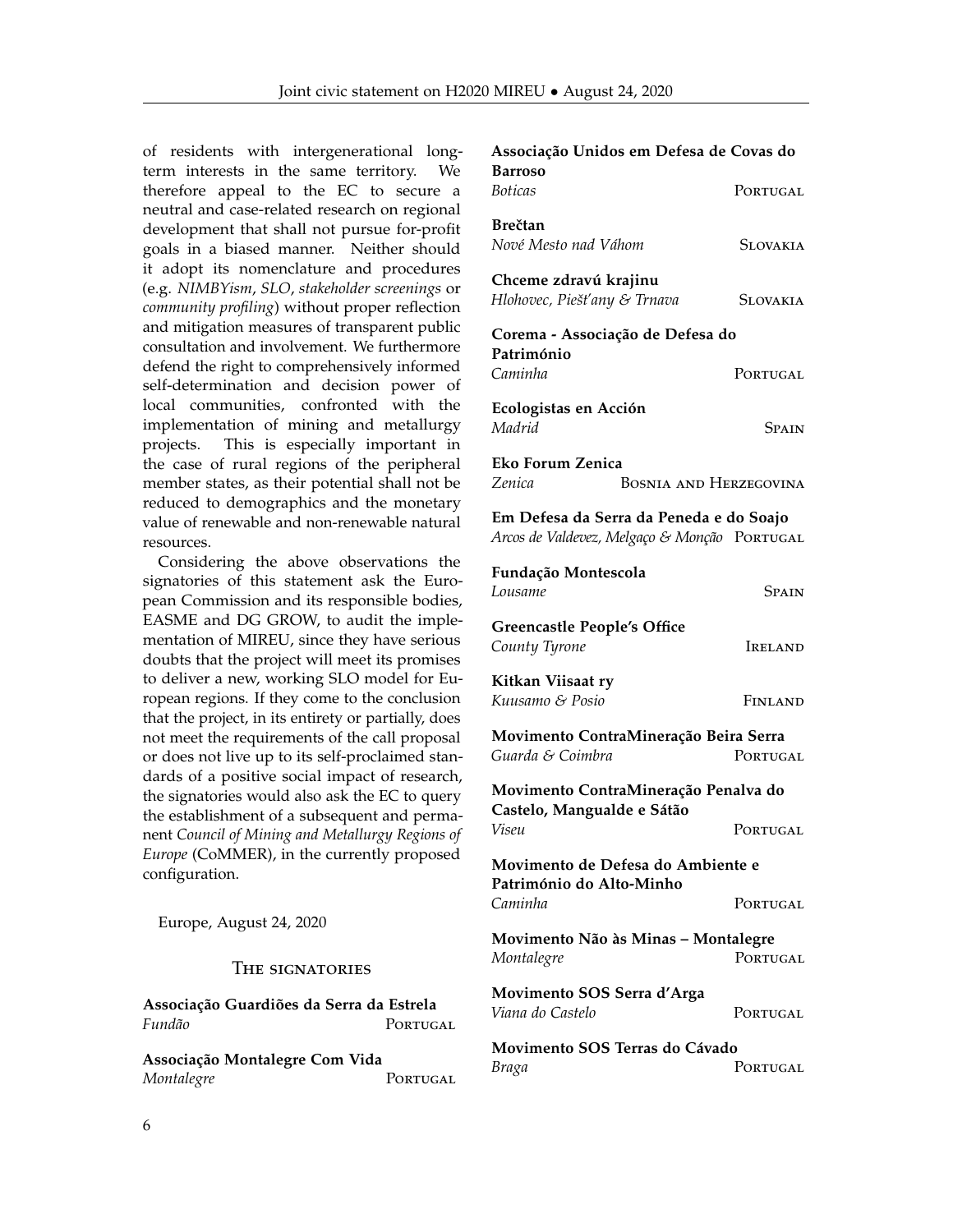| Osikonmäen Kyläyhdistys ry/Pro<br>Osikonmäki      |          |  |
|---------------------------------------------------|----------|--|
| Rantasalmi                                        | FINLAND  |  |
| Pelastetaan Kaapelinkulma Movement<br>Valkeakoski | FINLAND  |  |
| Petição Pela Preservação da Serra da<br>Argemela  |          |  |
| Covilhã                                           | PORTUGAL |  |
| PNB - Povo e Natureza do Barroso<br>Montalegre    | PORTUGAL |  |
|                                                   |          |  |
| Podpol'anie nad zlato<br>Detva                    | Slovakia |  |
| Pro-Heinävesi Movement<br>Heinävesi               | FINLAND  |  |
| Pro-Ylläs<br>Kolari                               | FINLAND  |  |
| Sociedade Histórica e Cultural Coluna<br>Sanfins  |          |  |
| Lousame                                           | Spain    |  |
| Saimaa ilman kaivoksia<br>Juva                    | FINLAND  |  |
| <b>Save Our Sperrins</b><br>County Tyrone         | IRELAND  |  |
| SOS - Serra da Cabreira<br>Vieira do Minho        | PORTUGAL |  |
| Urán Košice STOP<br>Košice                        | Slovakia |  |
| Vuohču Sámiid Searvi rs.<br>Sodankylä             | Finland  |  |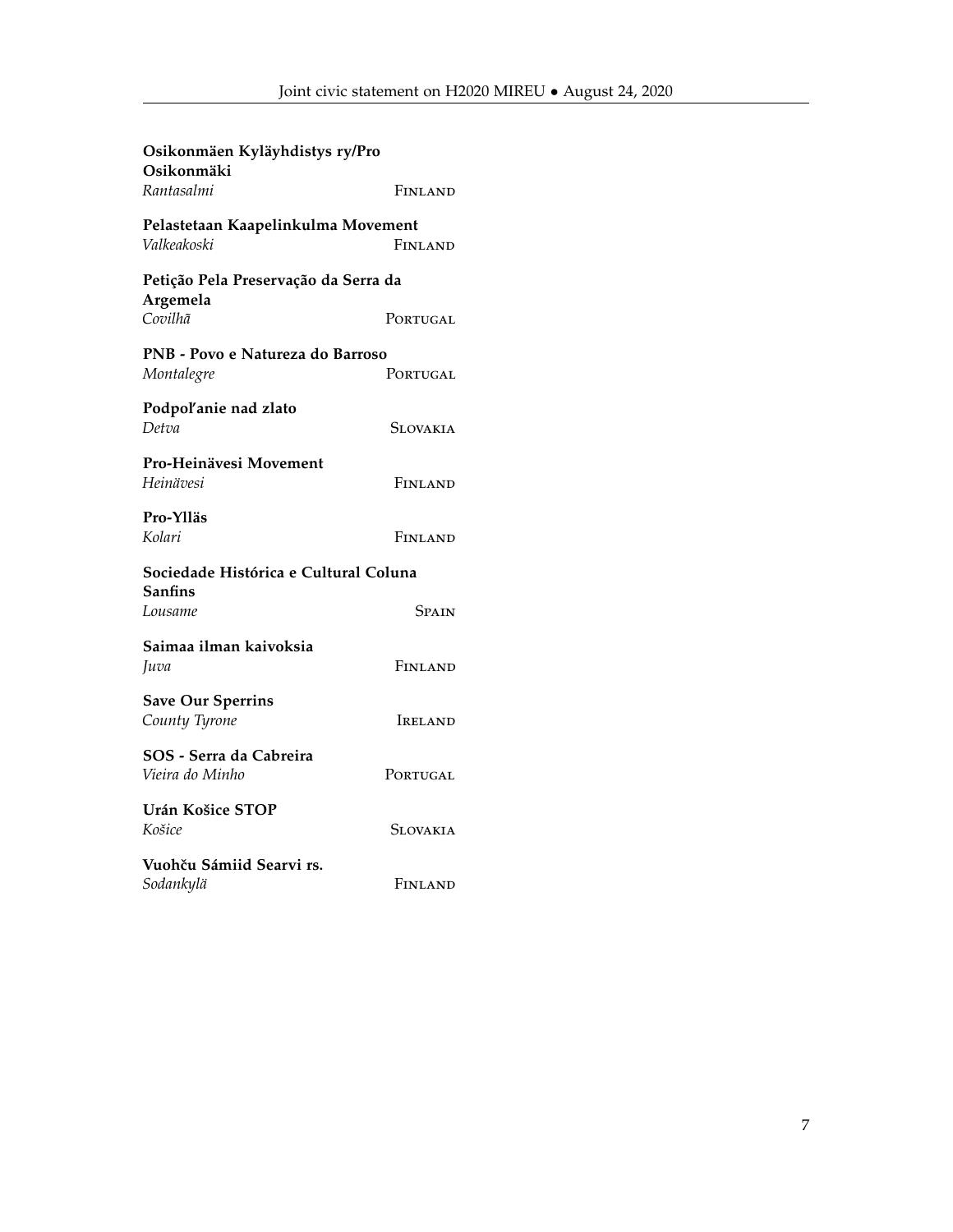#### **REFERENCES**

- <span id="page-7-0"></span>[1] European Commission (2016). SC5- 15-2016-2017 - Raw materials policy support actions. *Community Research and Development Information Service*. URL: [https://cordis.europa.eu/programme/](https://cordis.europa.eu/programme/id/H2020_SC5-15-2016-2017) [id/H2020\\_SC5-15-2016-2017](https://cordis.europa.eu/programme/id/H2020_SC5-15-2016-2017)
- <span id="page-7-1"></span>[2] European Commission (2017). H2020 MIREU – Mining and Metallurgy Regions of EU. *Community Research and Development Information Service*. URL: [https://](https://cordis.europa.eu/project/id/776811) [cordis.europa.eu/project/id/776811](https://cordis.europa.eu/project/id/776811)
- <span id="page-7-2"></span>[3] European Regions Research and Innovation Network (2020). *MIREU - European SLO - subtitled*. [Video] URL: [https:](https://vimeo.com/422799244) [//vimeo.com/422799244](https://vimeo.com/422799244)
- <span id="page-7-3"></span>[4] Eerola, Toni (2019). *RE: MIREU – SLO Definition*. Email Message to MIREU WP4 mailing list. 17 September 2019. Archived online at: [https://](https://drive.google.com/file/d/1uGFa25Mj-kNUMGnvobJcIG4yNJL-dc8a/view) [drive.google.com/file/d/1uGFa25Mj](https://drive.google.com/file/d/1uGFa25Mj-kNUMGnvobJcIG4yNJL-dc8a/view)[kNUMGnvobJcIG4yNJL-dc8a/view](https://drive.google.com/file/d/1uGFa25Mj-kNUMGnvobJcIG4yNJL-dc8a/view)
- <span id="page-7-4"></span>[5] Geokompetenzzentrum Freiberg (2020). *MIREU SLO Guidelines Public consultation response*. Email Message to MIREU WP4 mailing list. 10 June 2020. Archived online at: [https://drive.google.com/file/d/](https://drive.google.com/file/d/16ChDUJASB_5nCfzK_1UOPvyl2XHBRlxU/view) [16ChDUJASB\\_5nCfzK\\_1UOPvyl2XHBRlxU/](https://drive.google.com/file/d/16ChDUJASB_5nCfzK_1UOPvyl2XHBRlxU/view) [view](https://drive.google.com/file/d/16ChDUJASB_5nCfzK_1UOPvyl2XHBRlxU/view)
- <span id="page-7-5"></span>[6] MIREU (2020). *MIREU's stakeholders and partners are invited to give feedback on the draft European SLO guidelines*. Tweet. URL: [https://twitter.com/MIREU\\_EU/](https://twitter.com/MIREU_EU/status/1257979992455217159) [status/1257979992455217159](https://twitter.com/MIREU_EU/status/1257979992455217159)
- <span id="page-7-6"></span>[7] Lesser, Pamela (2020). *Re: MIREU SLO Guidelines Public consultation – response*. Email Message to MIREU WP4 mailing list. 11 June 2020. Archived online at: [https://drive.google.com/file/d/](https://drive.google.com/file/d/107XQfr015gLN2hG_ZcIg9poDjtUpVb4E/view) [107XQfr015gLN2hG\\_ZcIg9poDjtUpVb4E/](https://drive.google.com/file/d/107XQfr015gLN2hG_ZcIg9poDjtUpVb4E/view) [view](https://drive.google.com/file/d/107XQfr015gLN2hG_ZcIg9poDjtUpVb4E/view)
- <span id="page-7-7"></span>[8] Martins, Rute (2019). *MIREU WP4 Dispute/Conflict Mapping Montalegre*. Internal

MIREU report: unpublished, available per request.

- [9] Martins, Rute (2019). *MIREU WP4 Dispute/Conflict Mapping Argemela*. Internal MIREU report: unpublished, available per request.
- <span id="page-7-8"></span>[10] Martins, Rute (2019). *MIREU WP4 Dispute/Conflict Mapping Aljustrel*. Internal MIREU report: unpublished, available per request.
- <span id="page-7-9"></span>[11] MIREU (2018). *MIREU Deliverable D4.1, Regional Cultural Identity and Stakeholder Mapping Report*. 11 September 2018. URL: [https://mireu.eu/system/](https://mireu.eu/system/files/2020-01/Deliverable%204.1%20-%20Regional%20cultural%20identity%20and%20stakeholder%20mapping%20report_2020-01-03_2300.pdf) [files/2020-01/Deliverable%204.1%20-](https://mireu.eu/system/files/2020-01/Deliverable%204.1%20-%20Regional%20cultural%20identity%20and%20stakeholder%20mapping%20report_2020-01-03_2300.pdf) [%20Regional%20cultural%20identity%](https://mireu.eu/system/files/2020-01/Deliverable%204.1%20-%20Regional%20cultural%20identity%20and%20stakeholder%20mapping%20report_2020-01-03_2300.pdf) [20and%20stakeholder%20mapping%](https://mireu.eu/system/files/2020-01/Deliverable%204.1%20-%20Regional%20cultural%20identity%20and%20stakeholder%20mapping%20report_2020-01-03_2300.pdf) [20report\\_2020-01-03\\_2300.pdf](https://mireu.eu/system/files/2020-01/Deliverable%204.1%20-%20Regional%20cultural%20identity%20and%20stakeholder%20mapping%20report_2020-01-03_2300.pdf)
- <span id="page-7-13"></span>[12] YLE (2019). *Gold mine to shut down after court denies appeal*. 7 June 2019. URL: <https://yle.fi/uutiset/10820678>
- <span id="page-7-14"></span>[13] YLE (2020). *Dragon Mining haluaisi tehdä Oriveden kaivoksen vuosien laittomasta jätekertymästä laillisen – ely on eri mieltä*. 18 June 2020. URL: [https://yle.fi/](https://yle.fi/uutiset/3-11404943) [uutiset/3-11404943](https://yle.fi/uutiset/3-11404943)
- <span id="page-7-15"></span>[14] Kaivosvastuu (2018). *Yhteiskuntavastuuraportti 2017, Dragon Mining*. URL: [https://www.kaivosvastuu.fi/](https://www.kaivosvastuu.fi/yrityskortti/dragon-mining-oy-2/) [yrityskortti/dragon-mining-oy-2/](https://www.kaivosvastuu.fi/yrityskortti/dragon-mining-oy-2/)
- <span id="page-7-10"></span>[15] Eerola, Toni (2020). *MIREU WP4 Dispute/Conflict Mapping Finland*. Internal MIREU report: unpublished, available per request.
- <span id="page-7-11"></span>[16] Eerola, Toni (2013). *Kirja-arvio: "Mitäs minä sanoin!" (ja voi sitä vahingoniloa...?*. Geologi 65: 158-9.
- <span id="page-7-12"></span>[17] Eerola, Toni (2008). *Uranium exploration, non-governmental organizations, and local communities. The origin, anatomy, and consequences of a new challenge in Finland*. Estonian Journal of Earth Sciences, 2008, 57, 2, 111-122.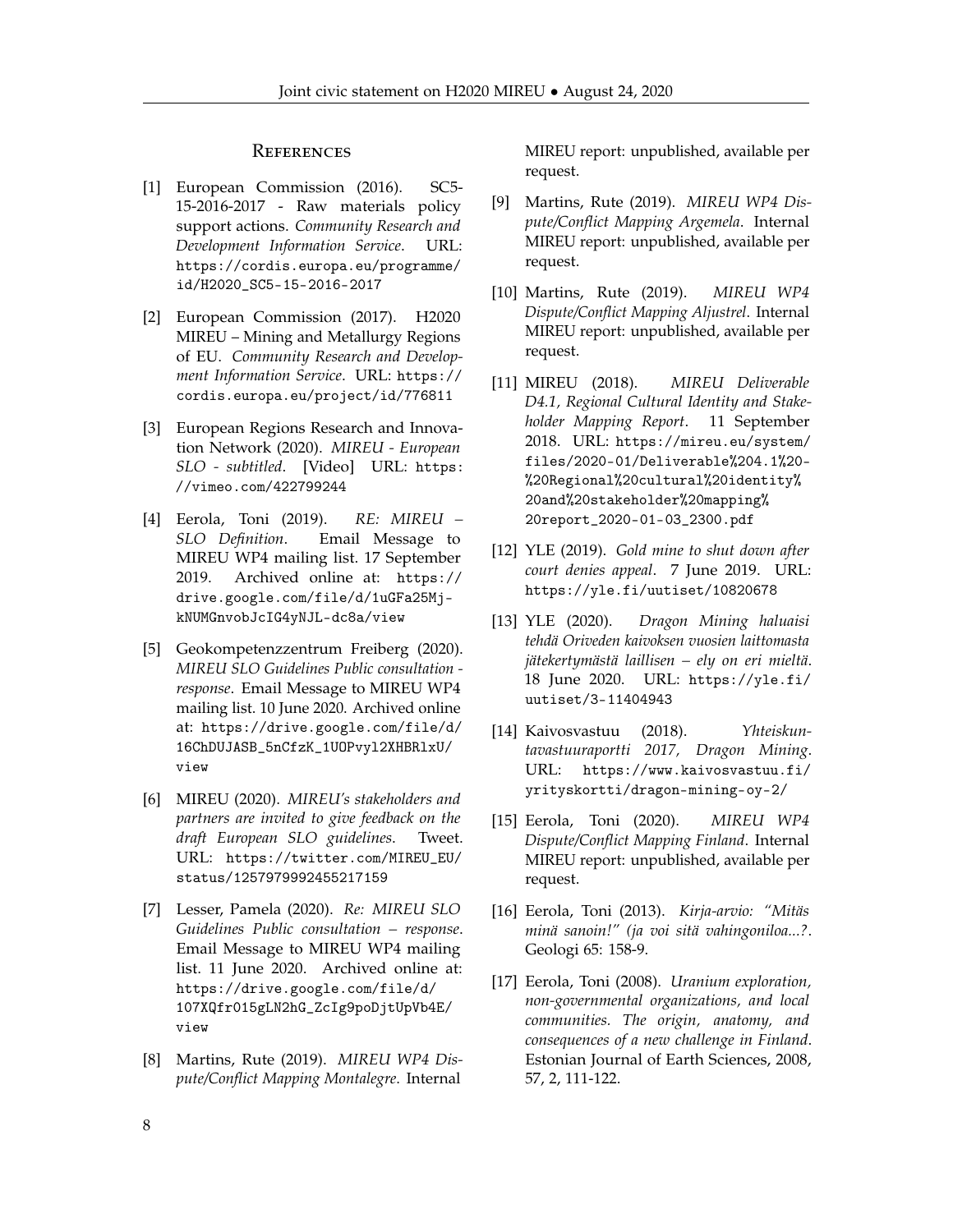- <span id="page-8-0"></span>[18] Tiess, Günter (2008). *Need of a coherent minerals policy in Europe. Present discussions and approaches*. Minería y Geología, vol. 24, no. 3, julio-septiembre, 2008, pp. 1-18
- [19] Falck, Eberhard W. (2017). *The Social License to Operate as Vehicle to Create Win-Win Situations for Host Communities and Mining Companies*. OECD Mining Regions: building a network to enhance productivity and well-being URL: [https:](https://www.politicaspublicasdelnorte.cl/oecd_presentaciones/PDF/EXPOSICIONES/JUEVES/TARDE/W.EBERHARD%20FALCK.pdf) [//www.politicaspublicasdelnorte.](https://www.politicaspublicasdelnorte.cl/oecd_presentaciones/PDF/EXPOSICIONES/JUEVES/TARDE/W.EBERHARD%20FALCK.pdf) [cl/oecd\\_presentaciones/PDF/](https://www.politicaspublicasdelnorte.cl/oecd_presentaciones/PDF/EXPOSICIONES/JUEVES/TARDE/W.EBERHARD%20FALCK.pdf) [EXPOSICIONES/JUEVES/TARDE/W.](https://www.politicaspublicasdelnorte.cl/oecd_presentaciones/PDF/EXPOSICIONES/JUEVES/TARDE/W.EBERHARD%20FALCK.pdf) [EBERHARD%20FALCK.pdf](https://www.politicaspublicasdelnorte.cl/oecd_presentaciones/PDF/EXPOSICIONES/JUEVES/TARDE/W.EBERHARD%20FALCK.pdf)
- [20] IGME (2018). *2.5 EU Minerals Data*. MIN-GUIDE deliverable D1.3 URL: [https://www.min](https://www.min-guide.eu/%20sites/default/files/project_result/d1.3_final_web.pdf)[guide.eu/%20sites/default/files/](https://www.min-guide.eu/%20sites/default/files/project_result/d1.3_final_web.pdf) [project\\_result/d1.3\\_final\\_web.pdf](https://www.min-guide.eu/%20sites/default/files/project_result/d1.3_final_web.pdf)
- [21] Wostyn, Piet (2019). *Ensuring the SLO concept is adaptive and resilient*. CROCODILE project recap on the MIREU SLO workshop 5-6 June 2019 URL: [https://h2020-crocodile.eu/2019/](https://h2020-crocodile.eu/2019/06/25/ensuring-the-slo-concept-is-adaptive-and-resilient/) [06/25/ensuring-the-slo-concept-is](https://h2020-crocodile.eu/2019/06/25/ensuring-the-slo-concept-is-adaptive-and-resilient/)[adaptive-and-resilient/](https://h2020-crocodile.eu/2019/06/25/ensuring-the-slo-concept-is-adaptive-and-resilient/)
- [22] Sidorenko, Olga (2019). *Environmental & social maturity as a new concept for selfassessment of best practice in a mining context*. 15th Biennial SGA Meeting, Glasgow, Scotland, 27-30th August 2019, conference poster.
- [23] Tiess, Günter (2019). *Report on policy recommendations and stakeholder feedback*. SCRREEN Delivery 7.4, 17 October 2019 URL: [http://scrreen.eu/wp](http://scrreen.eu/wp-content/uploads/2020/01/SCRREEN-D7.4-Report-on-policy-recommendations-and-stakeholder-feedback.pdf)[content/uploads/2020/01/SCRREEN-D7.](http://scrreen.eu/wp-content/uploads/2020/01/SCRREEN-D7.4-Report-on-policy-recommendations-and-stakeholder-feedback.pdf) [4-Report-on-policy-recommendations](http://scrreen.eu/wp-content/uploads/2020/01/SCRREEN-D7.4-Report-on-policy-recommendations-and-stakeholder-feedback.pdf)[and-stakeholder-feedback.pdf](http://scrreen.eu/wp-content/uploads/2020/01/SCRREEN-D7.4-Report-on-policy-recommendations-and-stakeholder-feedback.pdf)
- [24] Reimer, Wolfgang; Lesser, Pamela; Lee, Meng Chun (2019). *3rd SLO Stakeholder Workshop*. MIREU - Briefing Memo URL: [https://mireu.eu/system/files/2020-](https://mireu.eu/system/files/2020-01/3rd%20SLO%20stakeholder%20workshop%20-%20briefing%20memo_2020-01-02_2264.pdf) [01/3rd%20SLO%20stakeholder%](https://mireu.eu/system/files/2020-01/3rd%20SLO%20stakeholder%20workshop%20-%20briefing%20memo_2020-01-02_2264.pdf)

[20workshop%20-%20briefing%20memo\\_](https://mireu.eu/system/files/2020-01/3rd%20SLO%20stakeholder%20workshop%20-%20briefing%20memo_2020-01-02_2264.pdf) [2020-01-02\\_2264.pdf](https://mireu.eu/system/files/2020-01/3rd%20SLO%20stakeholder%20workshop%20-%20briefing%20memo_2020-01-02_2264.pdf)

- <span id="page-8-1"></span>[25] Peinador, Vicente Gutiérrez (2020). *La industria de Materias Primas Minerales: situación actual, perspectiva, problemas y posibles soluciones*. 11 March 2020. Tribuna de opinión, in , Interempresas Media, S.L.U. - Grupo Nova Àgora URL: [https://www.interempresas.net/](https://www.interempresas.net/Mineria/Articulos/298820-industria-Materias-Primas-Minerales-situacion-actual-perspectiva-problemas-posibles.html) [Mineria/Articulos/298820-industria-](https://www.interempresas.net/Mineria/Articulos/298820-industria-Materias-Primas-Minerales-situacion-actual-perspectiva-problemas-posibles.html)[Materias-Primas-Minerales](https://www.interempresas.net/Mineria/Articulos/298820-industria-Materias-Primas-Minerales-situacion-actual-perspectiva-problemas-posibles.html)[situacion-actual-perspectiva](https://www.interempresas.net/Mineria/Articulos/298820-industria-Materias-Primas-Minerales-situacion-actual-perspectiva-problemas-posibles.html)[problemas-posibles.html](https://www.interempresas.net/Mineria/Articulos/298820-industria-Materias-Primas-Minerales-situacion-actual-perspectiva-problemas-posibles.html)
- <span id="page-8-2"></span>[26] Borell, K.; Westermark, Å. (2018). *Siting of human services facilities and the not in my back yard phenomenon: a critical research review*. Community Development Journal, 53(2): 246-262
- <span id="page-8-3"></span>[27] Hunter, S. & Leyden, K. (1995). *Beyond NIMBY: Explaining opposition to hazardous waste facilities*. Policy Studies Journal, Vol 23, No. 4 pp. 601-619.
- <span id="page-8-4"></span>[28] YLE (2018). *Goldmine project steamrolls on despite residents' complaints*. Yle, 10 October 2018.
- <span id="page-8-5"></span>[29] MIREU WP4 (2019). *Raw Materials Week possible side event*. Minutes of MIREU WP4 Zoom Call v2 16 September 2019. Unpublished.
- <span id="page-8-6"></span>[30] Lesser, Pamela (2019). *Re: MIREU - SLO Monthly Zoom Call on Tuesday, 26 November*. Email Message to MIREU WP4 mailing list. 8 November 2019. Archived online at: [https://drive.google.com/](https://drive.google.com/file/d/1B3QnAVnOM3nhOCGxzmtMeS7-wsUIysaM/view) [file/d/1B3QnAVnOM3nhOCGxzmtMeS7](https://drive.google.com/file/d/1B3QnAVnOM3nhOCGxzmtMeS7-wsUIysaM/view) [wsUIysaM/view](https://drive.google.com/file/d/1B3QnAVnOM3nhOCGxzmtMeS7-wsUIysaM/view)
- <span id="page-8-7"></span>[31] Cooney, Jim (2016). *Social License to Operate: Revisiting the Concept*. Ryerson University Institute for the Study of Social Responsibility, Ted Rogers School of Management, June 28, 2016.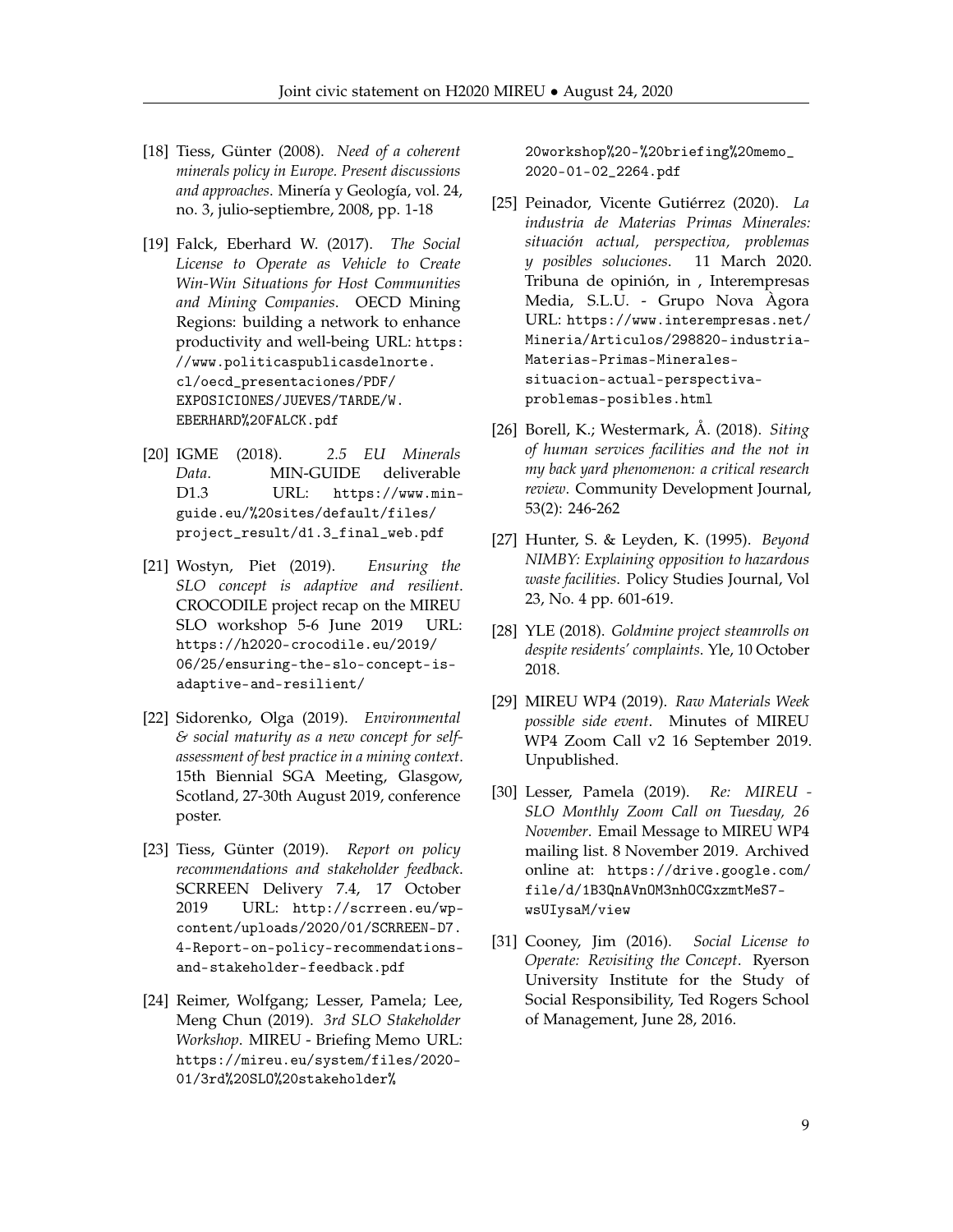## V. Annex I, Testimonies

## i. Montalegre Com Vida, 25.5.2020

*A Associação Montalegre Com Vida, contesta o relatório elaborado pelo projeto MIREU, uma vez que o mesmo nunca teve em conta a opinião e a posição dos habitantes, bem como das associações, movimentos, juntas de freguesia e juntas de compartes locais.*

*Este relatório não traduz a realidade local, deve ser feito um relatório junto da população, ouvindo as suas preocupações, anseios e reivindicações.*

*A nossa associação deve ser ouvida, pois a mesma, foi criada pelos habitantes da freguesia de Morgade, freguesia que irá ser afetada caso a mina do Romano se concretize. Praticamente toda a população da freguesia é associada desta associação, e jamais aceitara que seja construída uma mina ao lado das suas casas, destruindo os seus terrenos, a sua floresta e ver contaminada a sua água. A nossa região é Património Agrícola Mundial, reserva da biosfera, tem uma das maiores reservas de água potável da Península Ibérica. No raio de 5 km existem 125 explorações agrícolas, a zona da mina é contornada pelo rio Beça, as nascentes das Águas de Carvalhelhos ficam a menos de 500m da zona de concessão, as nossas aldeias ficam a menos de 100m da zona de concessão.*

*Consideramos que um relatório como o elaborado pelo projeto MIREU, não deve ser elaborado por Geólogos, mas por Sociólogos, Antropólogos bem como outros especialistas.*

*Já mais iremos abdicar da nossa identidade, da nossa riqueza, da nossa qualidade de vida, em detrimento de uma mina.*

*Denunciamos assim a forma pouco clara com que foi feito o relatório de projeto MIREU, pois se a população local não foi ouvida, o mesmo não corresponde a realidade.*

*Com os melhores cumprimentos,*

*Armando Pinto, Associação Montalegre Com Vida*

**Translation:** The Montalegre Com Vida Association disputes the report prepared by the MIREU project, since it never took into account the opinion and position of the inhabitants, as well as associations, movements, parish councils and local councils.

This report does not reflect the local reality, a report must be made in cooperation with the population, listening to their concerns, desires and demands.

Our association must be heard, as it was created by the inhabitants of the parish of Morgade, a parish that will be affected if the Romano mine is realized. Practically the entire population of the parish is associated with this association, and

never accepted that a mine be built next to their houses, destroying their land, their forest and having their water contaminated. Our region is a World Agricultural Heritage, a biosphere reserve, it has one of the largest drinking water reserves in the Iberian Peninsula. Within a 5 km radius there are 125 farms, the mine area is bypassed by the Beça river, the springs of Águas de Carvalhelhos are less than 500m from the concession area, our villages are less than 100m from the concession area.

We believe that a report such as that prepared by the MIREU project, should not be prepared by Geologists, but by Sociologists, Anthropologists as well as other specialists.

We will no longer give up our identity, our wealth, our quality of life, to the detriment of a mine. We thus denounce the unclear way in which the MIREU project report was made, because if the local population was not heard, it does not correspond to reality.

Best regards, Armando Pinto, Associação Montalegre Com Vida

## ii. Não às Minas Montalegre, 6.6.2020

*O Movimento Não às Minas – Montalegre lamenta ver o seu nome escrito no MIREU, não tendo para isso sido contactado pelos promotores do documento. Uma vez que não fomos contactados, tomamos a liberdade de emitir a nossa opinião sobre a Licença Social para Operar (LSO). O ambiente no terreno é, foi e será hostil. Por várias vezes, a GNR – Guarda Nacional Republicana foi chamada a intervir, devido a escaramuças entre a empresa Dakota Minerals(Novo Lítio) e a Lusorecursos, assim como entre funcionários da Lusorecursose as populações locais.*

*As populações não confiam na empresa concessionária e têm sérias reservas relativamente à forma como o processo foi sendo desenvolvido desde o seu início. A prova disso são os vários litígios existentes em tribunal: empresas contra empresas; sócios contra sócios, associação representativa das populações afectadas contra o estado e a empresa, etc. Todos esses casos estão devidamente documentados nos tribunais e já deram origem a vários programas televisivos de investigação e artigos em jornais, todos no mesmo sentido: um processo pouco transparente que deixa várias dúvidas de legalidade, além da falta de respeito pela vontade das pessoas que nunca foram ouvidas e pela protecção da natureza e de um recurso natural valiosíssimo: a água.*

*Nós sabemos que as medidas de mitigação dos impactes servem apenas para a aprovação dos projectos.*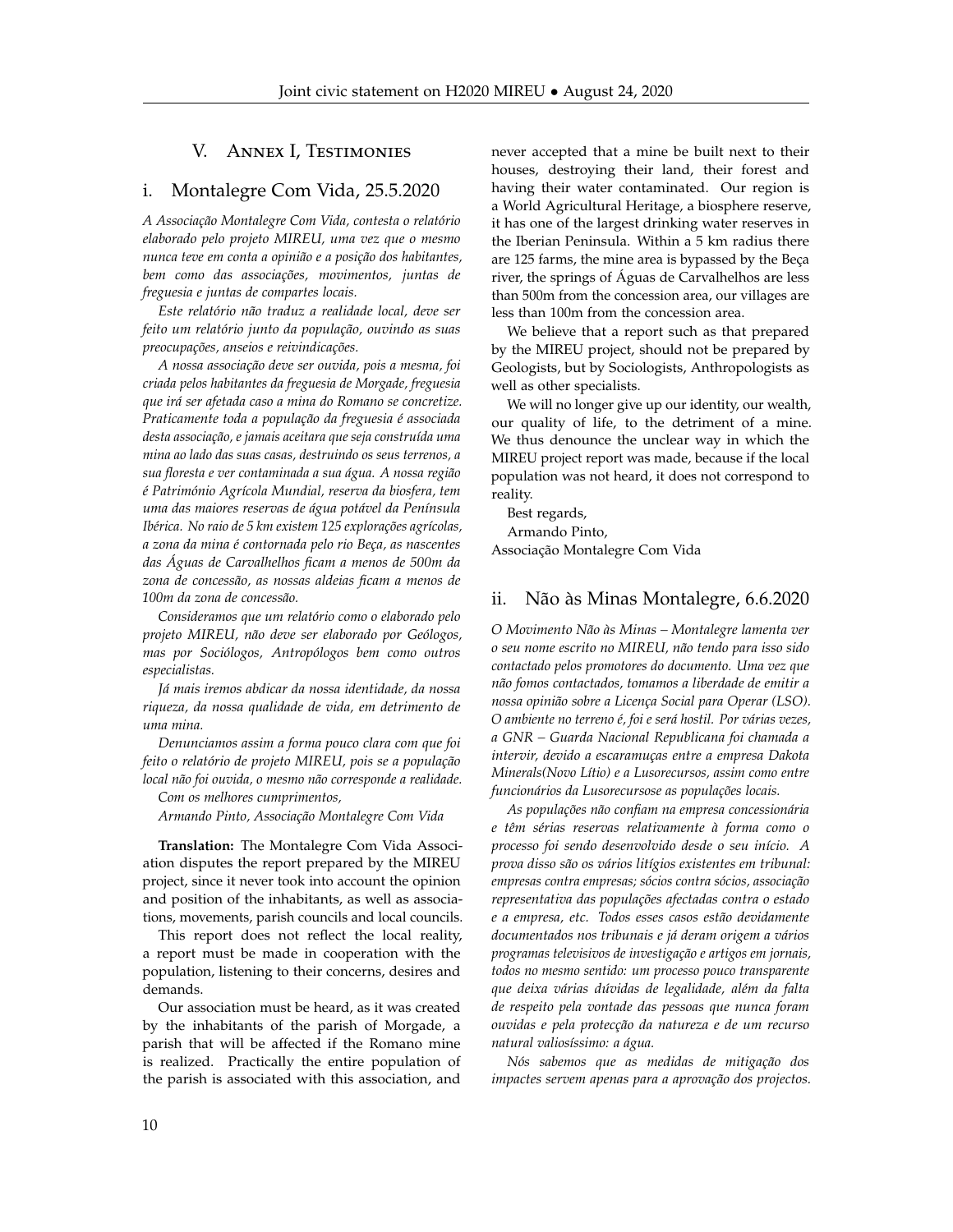*Na prática não são implementadas e a fiscalização é ineficiente. Também sabemos que as promessas de centenas de empregos são uma falácia. Há muito tempo que os trabalhos nas explorações mineiras deixaram de ser essencialmente manuais. Com o aumento da mecanização, a relação percentual entre o número de trabalhadores e o número de toneladas extraídas tem reduzido drasticamente. Além disso, os desenvolvimentos tecnológicos criaram a necessidade de mão-de-obra qualificada, excluindo dessa forma muitos potenciais candidatos da região. Por outro lado poderão estar em causa centenas de postos de trabalho dos residentes, que vivem, essencialmente, da agricultura e pecuária. As populações estão cientes das consequências da exploração mineira, responsável pela contaminação de águas, solos e ar e dizem não a esses projectos. Não é esse desenvolvimento que pretendem para esta região, classificada como Património Agrícola Mundial, pela FAO, e Reserva da Biosfera, pela UNESCO. Se o projecto avançar nunca será aceite pelas populações e poderá ter sérias dificuldades em laborar.*

**Translation:** The Movimento Não às Minas - Montalegre regrets seeing its name written in MIREU, as it was not contacted by the promoters of the document. Since we were not contacted, we take the liberty to express our opinion on the Social License to Operate (SLO). The environment on the ground is, was, and will be hostile. GNR - Guarda Nacional Republicana [military police] was called on to intervene several times, due to skirmishes between the company Dakota Minerals (Novo Lítio) and Lusorecursos, as well as between Lusorecursos employees and the local populations.

People do not trust the concessionaire company and have serious reservations about how the process has been developed since its inception. Proof of this are the various lawsuits in court: companies against companies; partners against partners, representative association of the populations affected against the state and the company, etc. All of these cases are duly documented in the courts and have already given rise to several investigative television programs and newspaper articles, all in the same direction: a non-transparent process that leaves several doubts about legality, in addition to the lack of respect for the will of the people who were never heard, and also in terms of the protection of nature and a very valuable natural resource: water.

We know that impact mitigation measures are only for project approval. In practice, they are not implemented and inspection is inefficient. We also know that the promises of hundreds of jobs are a fallacy. Since quite a time mining work does no longer rely on an extensive manual workforce. With the increase in mechanization, the percentage ratio between the number of workers and the number of tons extracted was drastically reduced. In addition, technological developments have created the need for skilled labour, thereby excluding many potential candidates from the region. On the other hand, hundreds of jobs may be at stake for residents, who essentially make their livings with agriculture and livestock. People are aware of the consequences of mining, which is responsible for the contamination of water, soil and air and say no to these projects. It is not this development that they intend for this region, classified as World Agricultural Heritage, by the FAO, and Biosphere Reserve, by the UNESCO. If the project moves forward, it will never be accepted by the population and may have serious difficulties in working.

# iii. Guardiões da Serra da Estrela, 5.6.2020

*A Associação Guardiões da Serra da Estrela, que se debate contra o pedido de exploração mineira a céu aberto para a Serra da Argemela desde 2017, e contra os pedidos de prospecção mineira da empresa Fortescue Metals Group para a região da Beira Baixa submetidos à DGEG no ano passado, não foi contactada para emitir qualquer parecer no âmbito do projecto MIREU. Notamos a total ausência de uma consulta pública às populações e regiões directamente implicadas nos processos, e neste projecto em específico, notamos uma clara análise tendenciosa que visa unicamente a aprovação e a implantação de projectos mineiros à revelia das populações e em total desrespeito com a preservação do património local, seja ele histórico, arqueológico e geológico, assim como também desconsiderando a riqueza dos ecossistemas existentes, que urgem serem protegidos a longo prazo.*

*Assim sendo, a Associação Guardiões da Serra da Estrela exige que seja feita uma avaliação rigorosa, imparcial e transversal de todas as áreas afectadas por este projecto de fomento mineiro.*

**Translation:** The Guardiões da Serra da Estrela Association, which has been fighting against the request for open pit mining for the Serra da Argemela since 2017, and against the requests for mining prospecting by the company Fortescue Metals Group for the Beira Baixa region submitted to DGEG in the last year, was not contacted to issue an opinion within the MIREU project. We note a total absence of a public consultation with the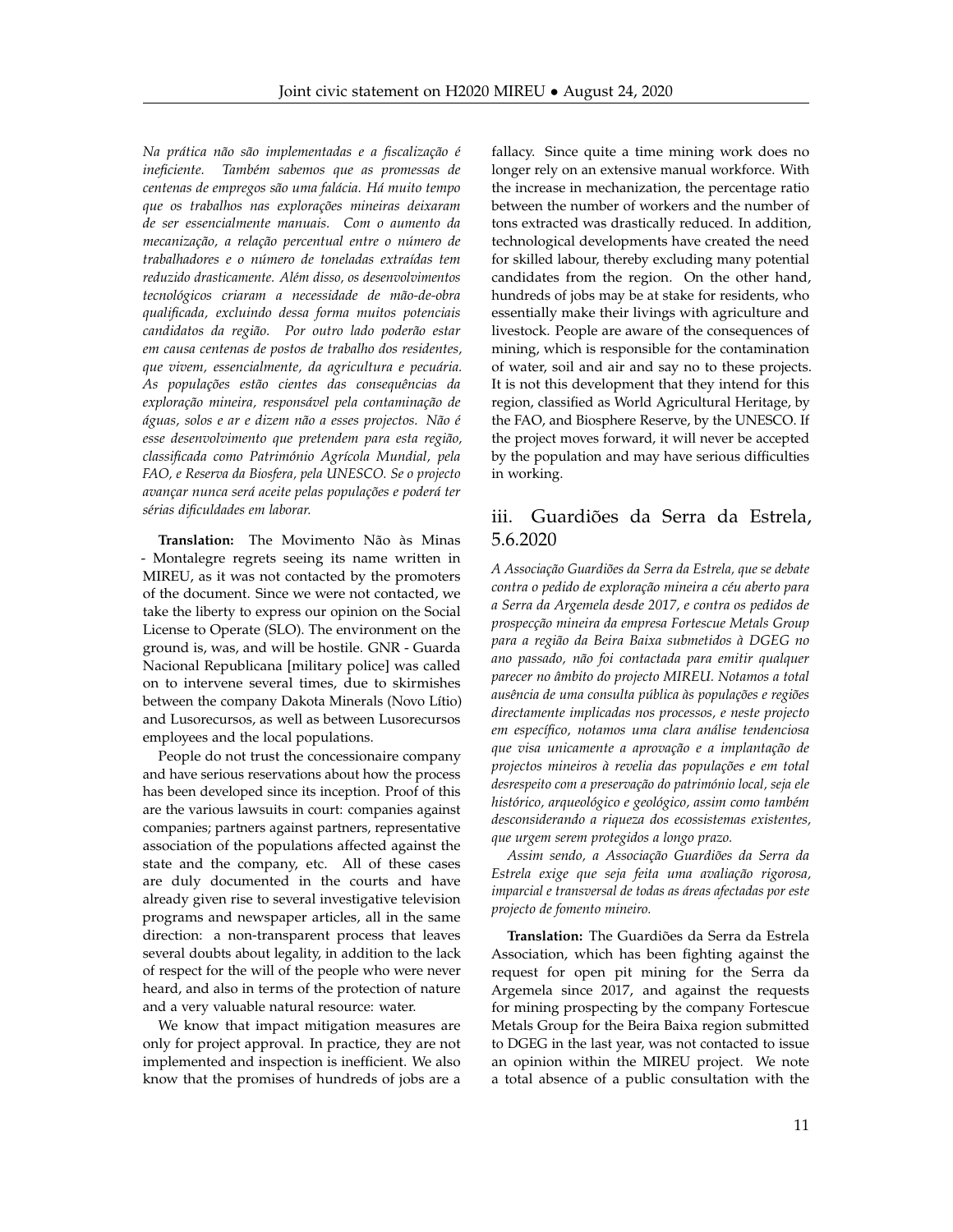populations and regions directly involved in the processes, and in this specific project, we note a clear biased analysis that aims solely at the approval and implementation of mining projects in absentia of the populations and in total disrespect for preservation of local heritage, be it historical, archaeological or geological, as well as disregarding the wealth of existing ecosystems, which urgently need to be protected in the long term.

Therefore, the Associação Guardiões da Serra da Estrela requires that a rigorous, impartial and transversal assessment of all areas affected by this mining development project be carried out.

## iv. SOS Serra d'Arga, 28.5.2020

*De facto, nós no Movimento SOS Serra d'Arga nunca sentimos confiança no projecto MIREU, conforme sabes. Podes informar a [...] disto.*

*Adicionalmente, concordamos com ela também em relação ao tipo de investigação para levar adiante uma análise isenta deste impacto.*

*Infelizmente, em Portugal a Academia está demasiado vinculada (leia-se dependente) aos interesses económicos de quem a financia... Por isso é que houve estudos da UP em prol da mineração, por exemplo - porque garantiram donativos a departamentos, financiamento de bolsas, etc. Assim, parece-nos pouco provável que haja disponibilidade académica para esse estudo sério e urgente. No entanto, existem outros profissionais, mais independentes, que poderão dar o seu contributo. [...]*

*Patrícia, Movimento SOS Serra d'Arga*

**Translation:** In fact, we in the SOS Serra d'Arga Movement never felt confident in the MIREU project, as you know. You can report this to [. . . ].

Additionally, we also agree with her regarding the type of investigation to carry out an analysis exempt from this impact.

Unfortunately, in Portugal the Academy is too linked (read dependent) to the economic interests of those who finance it ... That is why there were UP [University of Porto] studies in favour of mining, for example - because they are granted donations to departments, scholarship funding, etc. Thus, it seems unlikely that there will be academic availability for this serious and urgent study. [...]

Patrícia, Movimento SOS Serra d'Arga

# v. Unidos em Defesa de Covas do Barroso, 3.8.2020

*Associação Unidos em Defesa de Covas do Barroso* is a local association which aims to protect our heritage, the environment and quality of life in Covas do Barroso, Boticas, and ultimately the rivers and ecosystems of a whole region in Northern Portugal. It was created in December 2018 due to widespread concerns about a large scale mining project in the region, brought forward by Savannah Resources in ongoing disregard for the local population. We are therefore astonished that the case of Covas do Barroso has in no way been looked at by the MIREU project, allegedly for a lack of time on the part of FCT/UNL. We consider it to be highly representative of the lack of citizens involvement in current European mining projects.

This disregard goes in line with the absolute absence of information and dialogue we have experienced over the last years not only on the part of the Portuguese government but also the company itself. One of the most blatant examples for this solely top-down process was the fact that the Secretary of State visited Covas do Barroso in November 2019 explicitly to meet with the company, showing complete disregard for the views and the presence of the local population. The corporate social responsibility of the company to involve the community in the process was supposedly fulfilled through monthly newsletters that did in no way allow us to understand the general overview of the project or to enter in a horizontal dialogue. Moreover, investor reports have only one single time been translated into Portuguese.

Most recently, the size of the environmental impact study, of which we by now know to be 6000 pages long, can hardly be conducive to an exhaustive analysis and in fact be counterproductive in terms of dialogue on the environmental impact of the mining project on a local, regional and even national level. A government that considers territorial coherence and demographic stability as one of its key priorities should see the democratic participation of its people central to its administration and should expect and demand the same from any of its agents acting under them, such as mining companies. The same should be said for the European Union: if the aim of the public funding of the MIREU project is to gain a deep understanding of the society's concerns regarding mining projects in Europe's regions,